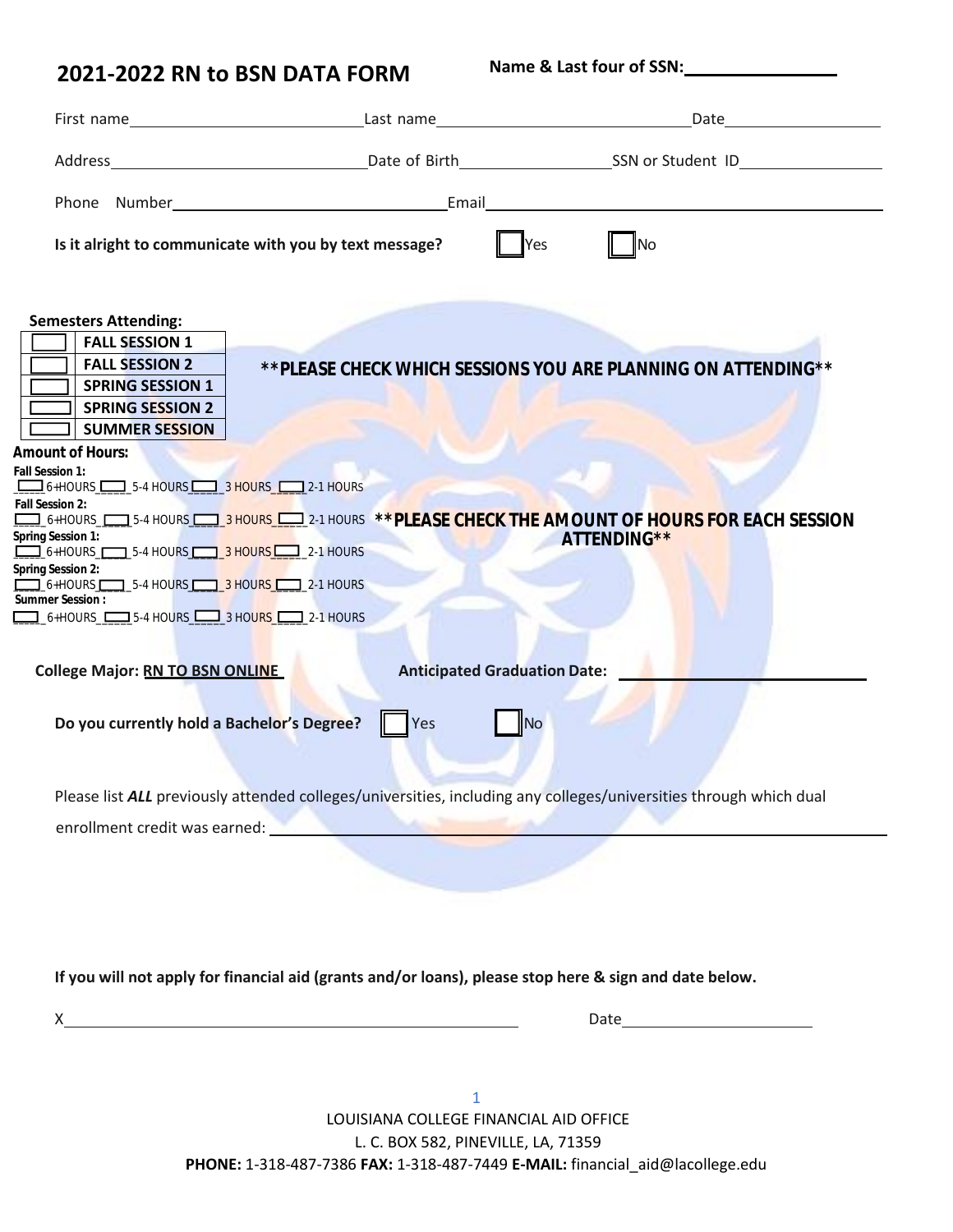## **SATISFACTORY ACADEMIC POLICY (SAP)**

Louisiana College is required by federal regulations (*Sections 668.16(e).668.32(f) and 668.34*) to establish minimum standards to determine a student's eligibility for federally funded financial aid programs. These programs include Federal Grants, Federal-Work Study, and Direct Loans (including Plus). These SAP standards apply to all students, including transfer, re-entry, and continuing, regardless of whether or not they previously received aid. These standards are applicable to all students attending Louisiana College.

This institution requires its students to maintain Satisfactory Academic Progress (SAP) as established by Louisiana College, in order to continue to matriculate at the school and to continue to be eligible to participate in the federal government's Title IV financial aid programs. These standards apply to all students, regardless of the source of the student's funding, and to all students, regardless of their enrollment status (full-time, three-quarter time, part-time or less than ½ time).

**Transfer students**: SAP will be reviewed before aid is initially awarded to a transfer student and then reviewed along with all students at the end of each semester. Transfer students must have earned at least 67% of total hours attempted and have the appropriate cumulative GPA.

If the student is accepted into Louisiana College without meeting SAP guidelines then the student will automatically be placed on Financial Aid Warning status for the semester they enroll and then their progress will be measured in subsequent semesters along with other students.

**GPA (Qualitative):** The minimum GPA required at the end of each reporting period (semester) is as follows: All students must earn at least a "C" average which is a 2.0 grade point average at the end of their sophomore year. The grade point average scale is as follows:  $4.0 = A$ ,  $3.0 = B$ ,  $2.0 = C$ ,  $1.0 = D$  and  $0.9$  or below = F.

| <b>Status</b>                 | Min. Cum. GPA |
|-------------------------------|---------------|
| Freshman: 1-25 hours earned   | 2.0           |
| Sophomore: 26-59 hours earned | 2.0           |
| Junior & Senior               | ን በ           |

Pace of Progression (Quantitative): For a student to be considered progressing normally, the student's ratio of earned hours to attempted hours (or pace toward degree completion) must be no less than as shown on the following table:

| <b>Status</b>                 | <b>Cum./Semester Earn. Hrs</b> |
|-------------------------------|--------------------------------|
| Freshman: 1-25 hours earned   | 67%                            |
| Sophomore: 26-59 hours earned | 67%                            |
| Junior & Senior               | 67%                            |

**Maximum Timeframe (Quantitative):** To quantify academic progress, a school must set a maximum time frame in which a student is expected to complete a degree. For undergraduate and graduate programs, the maximum time frame can't exceed 150% of the published length of the program measured in credit hours attempted. The majority of undergraduate programs require 120 hours for graduation. The maximum time frame for students in these programs is 180 attempted hours (120 x 1.5 = 180). Students whose programs require more than 120 hours for a degree will have a higher limit.

The following courses count as attempted but do not count as completed units in the SAP calculation:

- Incomplete Failed
- Withdrawn More than one repeat of any course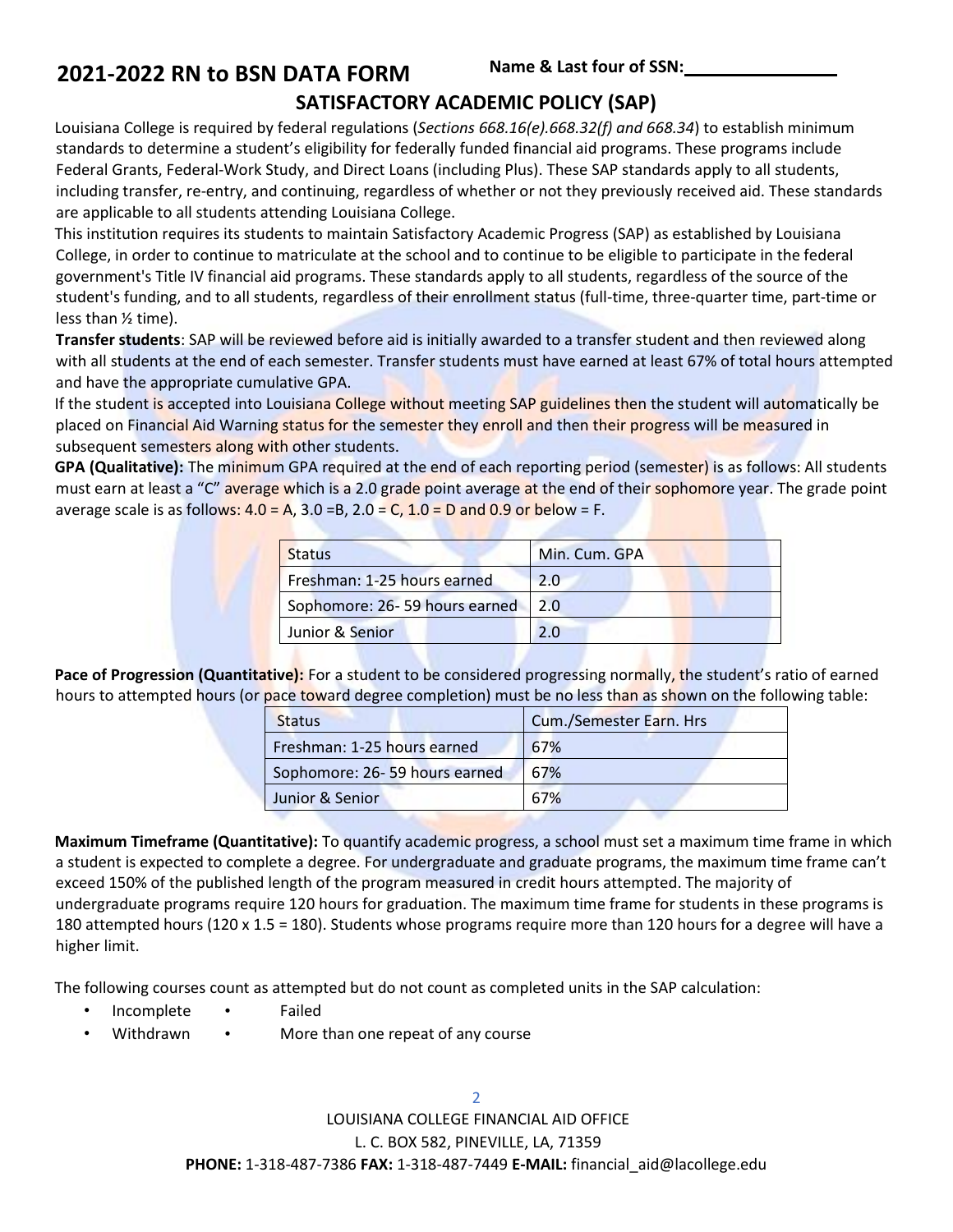**Double Majors**: Students who receive permission to pursue a double major/minor will normally be expected to complete all degree requirements before reaching the maximum hours allotted.

**Change in Majors:** Students who change their majors will normally be expected to complete all degree requirements before reaching the maximum hours allotted. Students are allowed to change their major but must note that any changes do affect their eligibility for federal student aid. The main part being affected will be the credit hour eligibility as all credits that have been attempted so far will be counted regardless of whether those credit hours were funded or not. For example if a student is majoring in a program that needs 33 credit hours to complete and has attempted 28 credit hours then decides to enroll in a program that needs only 18 credit hours his/her eligibility would be exhausted because the student's attempted hours would have exceeded the 150% eligibility of 27 credits for the 18 credit hour program. **2nd Bachelor's Degree:** A student who has already been awarded a bachelor's degree may apply for a second degree; however, they must complete all degree requirements before reaching the maximum hours allotted. Please remember that students who have already obtained one bachelor's degree are no longer eligible for Federal Pell or SEOG grants. In addition the federal aggregate loan limits are not increased for students working on a 2nd bachelor's degree. **Developmental/Remedial Courses:** Are counted as hours attempted and, if successfully completed, as hours earned. Louisiana College offers non-credit remedial courses in Math and English. Generally, these courses are numbered 100 or lower. These courses do not count as credit toward a student's certificate or Associate Degree program. The credit hours from these courses will count against a student's hours attempted and will be factored into the student's 150% eligibility and grade point average.

**Early Start (Dual Enrollment):** High school students taking college courses will have their courses evaluated when matriculating at Louisiana College. If a student's college level courses fail to meet the minimum SAP standards, he/she will be placed on Financial Aid Warning for the semester they next enroll.

**Following is an example of how an undergraduate student does not meet timeframe standards:** This student, whose program requires 120 hours toward graduation, has accumulated 190 hours, thus exceeding the 150% maximum timeframe:

| Degree Credit Requirements | 150% | Cumulative | <b>SAP Status</b> |
|----------------------------|------|------------|-------------------|
| 120                        | 180  | 190        | <b>Not Met</b>    |

**SAP Status:** Our policy outlines the following procedures for students who do not meet SAP at the end of the semester. We will review SAP at the end of each payment period (fall, spring, summer).

If a student fails to meet SAP at the end of the academic semester they will be placed on Financial Aid Warning and will receive a letter from the Financial Aid Office stating their eligibility status and requirements. If a student fails to meet SAP at the end of the academic semester while on a Financial Aid Warning, they will be then placed on ACADEMIC Probation with a loss of Title IV and will then receive a letter from the Financial Aid Office stating their eligibility status, what the student must do to regain eligibility and the process to appeal if applicable.

I certify that I have read and understand the Satisfactory Academic Progress Policy. By signing below, I also certify that all information provided by myself on this application is true and accurate to the best of my knowledge.

| <b>Type</b> |             |
|-------------|-------------|
| Signature:  | Date        |
|             |             |
| Print Name: | Student ID# |

# \*\***THIS PAGE MUST BE SIGNED FOR FINANCIAL AID TO BE PROCESSED**\*\*

3 LOUISIANA COLLEGE FINANCIAL AID OFFICE L. C. BOX 582, PINEVILLE, LA, 71359 **PHONE:** 1-318-487-7386 **FAX:** 1-318-487-7449 **E-MAIL:** [financial\\_aid@lacollege.edu](mailto:financial_aid@lacollege.edu)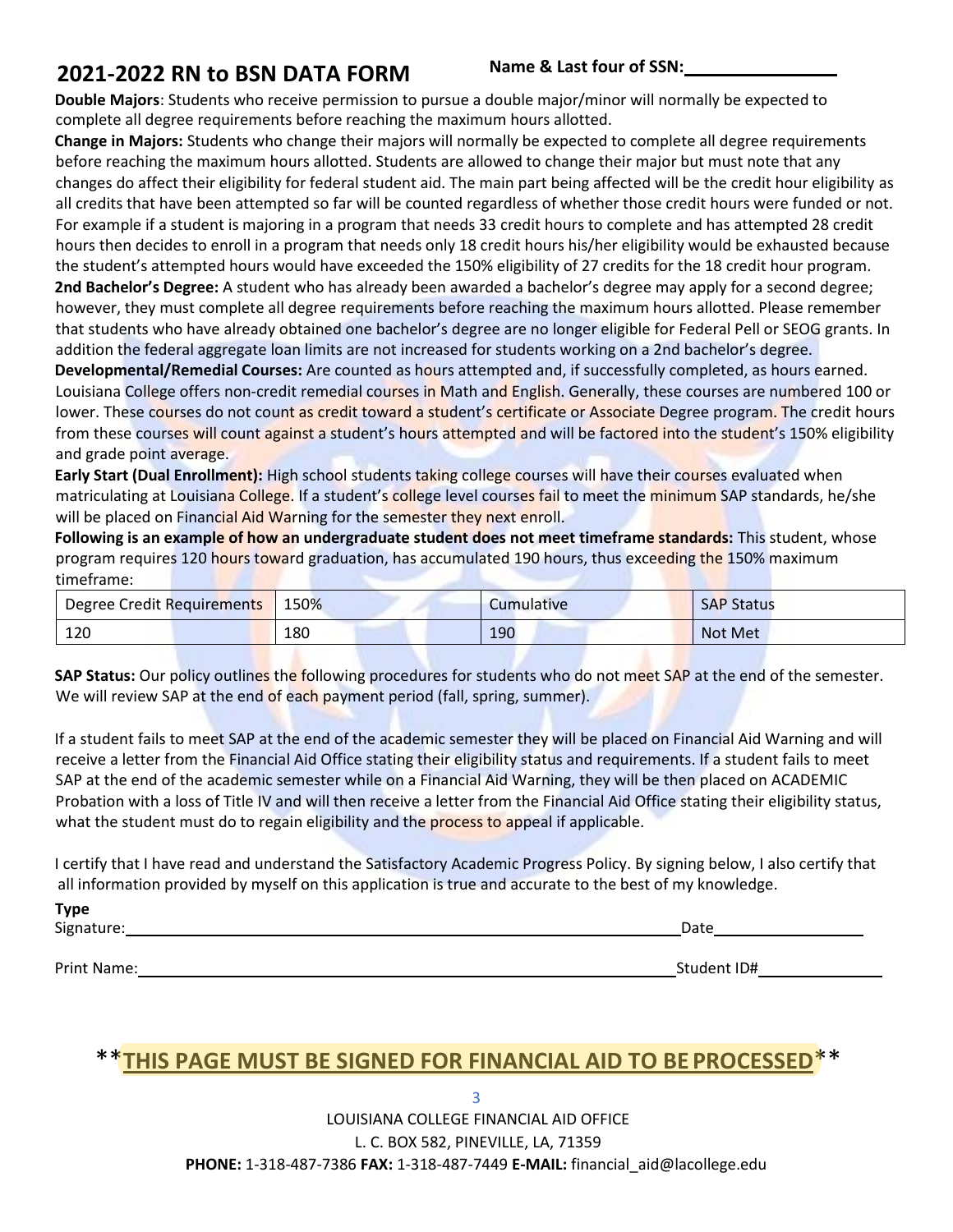## **For financial aid recipients only:**

The first step in applying for financial aid is completing the 2020-2021 Free Application for Federal Student Aid (FAFSA). The Free Application for Federal Student Aid (FAFSA) is available on the web at [www.fafsa.ed.gov. T](http://www.fafsa.ed.gov/)he result of your FAFSA is called the Student Aid Report (SAR) and it summarizes the data you reported on your application. You will receive your SAR via e-mail confirmation. Please be sure to read and review this information carefully for accuracy. Should you need to make corrections you may do so electronically by submitting a FAFSA correction online at [www.fafsa.ed.gov. L](http://www.fafsa.ed.gov/)ouisiana College Federal School Code must be entered on your FAFSA in order for our office to receive it.

School Code: **002007**

College Name: Louisiana College

Address: 1140 College Drive Box 582, Pineville, LA 71359

*Because it can take several weeks to process a financial aid application, we encourage you to complete and submit your FAFSA as soon as possible.*

Federal assistance to pay for college is available from several different programs. These include the need-based grant (Pell, if eligible), subsidized (if eligible) and unsubsidized loans. At this time the online Bachelor of Criminal Justice & Bachelor of Business of Administration do not offer scholarships or work study aid.

#### **FEDERAL PELL GRANT**

A Federal Pell Grant, unlike a loan, does not have to be repaid. It's designed to provide financial assistance to undergraduate students with exceptional need who are pursuing their first undergraduate degree. The Expected Family Contribution (EFC) resulting from the FAFSA determines the amount of the award. Not all students qualify for the Federal Pell Grant. Students may receive the Federal Pell Grant for no more than 12 terms (roughly six years).

Federal Direct Loan Program (DL) - The Federal Direct Loan Program (DL) is the largest federal student loan program, through which eligible students and parents borrow directly from the U.S. Department of Education to help cover the cost of higher education. Students are only allowed to borrow the annual limit up to the Cost of Attendance based on their current grade level. There are lifetime loan limits also set by the Department of Education. This may limit your borrowing eligibility. Students may be eligible to receive the following Direct Loan programs:

A **Direct Subsidized Loan** is given to eligible undergraduate students who demonstrate financial need. The interest is paid by the U.S. Department of Education while you are enrolled in school at least half time or during deferment periods.

If you did not have an outstanding balance of principal or interest on a Direct Loan or FFEL Program Loan on July 1, 2013 or after, you are considered a first-time borrower and your eligibility for Direct Subsidized Loans is limited to a period not to exceed 150 percent of the length of your educational program. Under certain conditions, if you exceed the 150 percent limit, you may lose the interest subsidy on your existing Direct Subsidized loans

A **Direct Unsubsidized Loan** is made to eligible undergraduate, graduate, and professional students and is not based on financial need. Therefore, they are available to most students. You are responsible for the interest from the day you borrow the money until you pay off the loan.

Students who receive a Direct Subsidized and/or Direct Unsubsidized Loans are subject to the terms and conditions, along with the borrower's rights and responsibilities disclosed on the Federal Direct Stafford/Unsubsidized Loan Master Promissory Note (MPN).

| <b>Annual Limits</b>                                |                                                      |  |  |
|-----------------------------------------------------|------------------------------------------------------|--|--|
| <b>Dependent Students</b>                           | Independent Students                                 |  |  |
| Freshman \$5,500 (\$3,500 may be subsidized)        | Freshman \$9500 (\$3500 may be subsidized)           |  |  |
| Sophomore \$6,500 (\$4,500 may be subsidized)       | Sophomore \$10500 (\$4500 maybe subsidized)          |  |  |
| Junior & Senior \$7,500 (\$5,500 may be subsidized) | Junior & Senior \$12,500 (\$5,500 may be subsidized) |  |  |

\*Please note that this chart shows maximum amounts students may receive. The amount you qualify to borrow may be less depending on your cost of attendance, financial need and other financial assistance.

4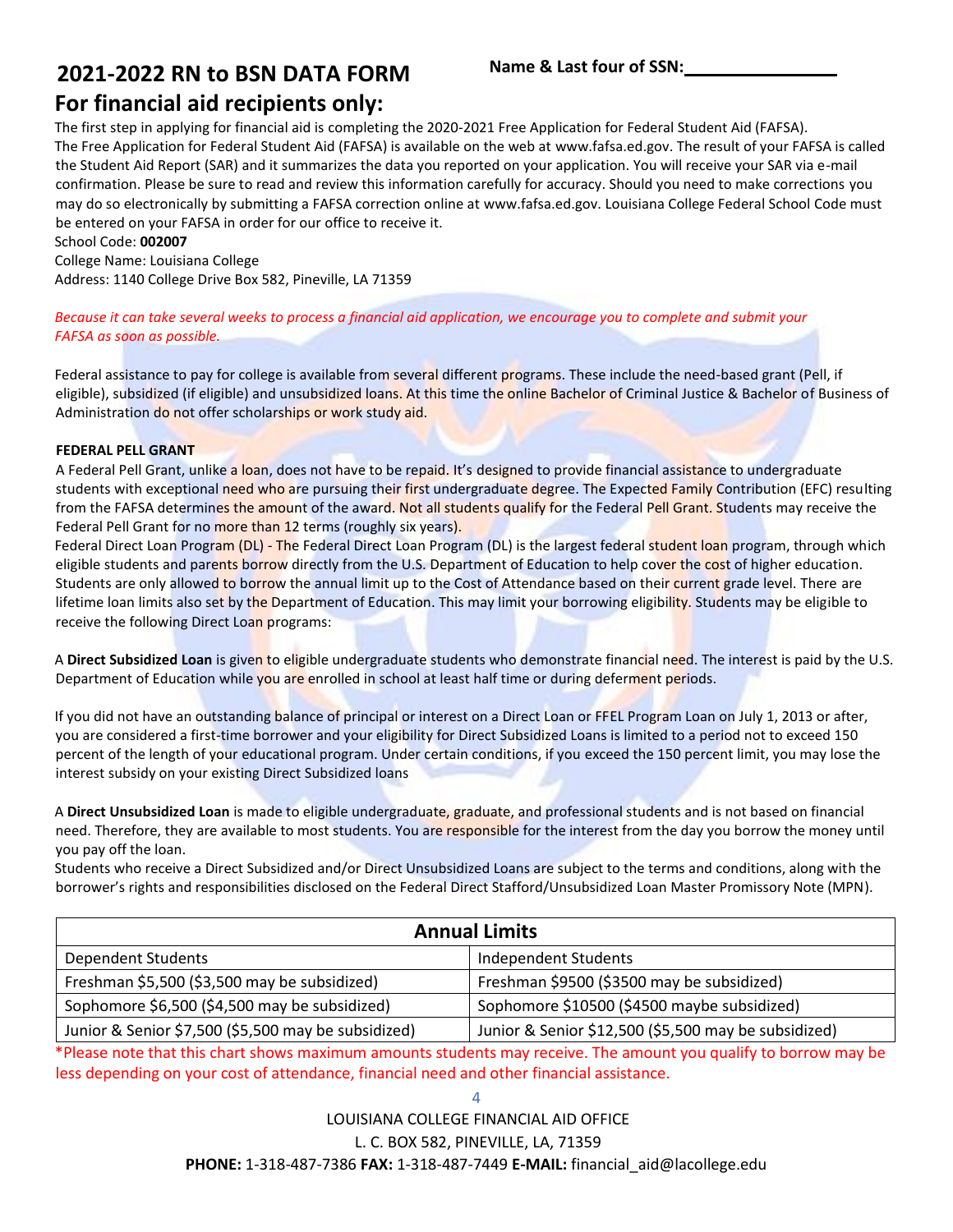## **2021-2022 Louisiana College Student Direct Loan Application**

Please fill out this form completely to avoid delays in processing your loan

|            | First name                                                                                                           | Last name                         | Date                                          |
|------------|----------------------------------------------------------------------------------------------------------------------|-----------------------------------|-----------------------------------------------|
| <b>SSN</b> |                                                                                                                      | Date of Birth                     | Phone Number                                  |
|            | <b>Enrollment</b><br>Freshman (1-25<br>Status:<br>hours earned)<br>(Check one)                                       | Sophomore (26-59<br>hours earned) | Junior or Senior (60+ credit hours<br>earned) |
|            | 1. Apply for financial aid by completing the FAFSA (Free Application for Federal Student Aid)                        |                                   |                                               |
| 2.         | Submit all required documents to complete your financial aid application                                             |                                   |                                               |
| 3.         | Complete and submit this Federal Direct Student Loan Application form                                                |                                   |                                               |
|            | 4. You must be enrolled in at least half-time, 6 or more credits, each term to be loan eligible                      |                                   |                                               |
|            | 5. All first time loan borrowers must complete an online Entrance Counseling Session and a Master Promissory Note at |                                   |                                               |

[https://studentaid.gov](https://studentloans.gov/)

*Please fill out the amount below if you are wanting less than the maximum amount listed in the chart below.*

| <b>Total for the Academic Year</b>                                        |  |
|---------------------------------------------------------------------------|--|
| Note the amount indicated will be split between each semester you attend. |  |

**Annual Loan limit**

|                                 | <b>Dependent student</b>                                                          | Independent Student                                                               |
|---------------------------------|-----------------------------------------------------------------------------------|-----------------------------------------------------------------------------------|
| Freshmen                        | \$5,500 - No more than \$3,500 of this<br>amount may be subsidized                | $$9,500 - No$ more than \$3,500 of this<br>amount may be subsidized               |
| Sophomore                       | \$6,500 - No more than \$4,500 of this<br>amount may be subsidized                | \$10,500 - No more than \$4,500 of<br>this amount may be subsidized               |
| Junior & Senior (each)          | \$7,500 - No more than \$5,500 of this<br>amount may be subsidized                | $$12,500 -$ No more than \$5,500 of<br>this amount may be subsidized              |
| Maximum Debt (Aggregate Limits) | \$31,000 - No more than \$23,000 of<br>this amount may be in subsidized<br>loans. | \$57,500 - No more than \$23,000 of<br>this amount may be in subsidized<br>loans. |

All Student Loans are processed through Direct Loan. The lender is the U.S. Department of Education rather than a bank or other financial institution.

Federal Direct Loans are made by the federal government. The interest rate on Direct Loans disbursed between July 1, 2018 and June 30, 2019 is 5.05% for undergraduate students and 6.6% for graduate students. The interest rate is set by the federal government every July 1st for the following year. A 1.066% origination fee is deducted from the amount borrowed.

LC participates in electronic transfer (ETF) of loan proceeds. I authorize the school to transfer loan proceeds received by EFT to my student account.

## *By signing below I am accepting the loan amounts that I am eligible for according to the amount entered above or, if left blank, according to the chart above.*

**Type** Student Signature:

Date:

Last four of SSN:

5

LOUISIANA COLLEGE FINANCIAL AID OFFICE

L. C. BOX 582, PINEVILLE, LA, 71359

**PHONE:** 1-318-487-7386 **FAX:** 1-318-487-7449 **E-MAIL:** [financial\\_aid@lacollege.edu](mailto:financial_aid@lacollege.edu)